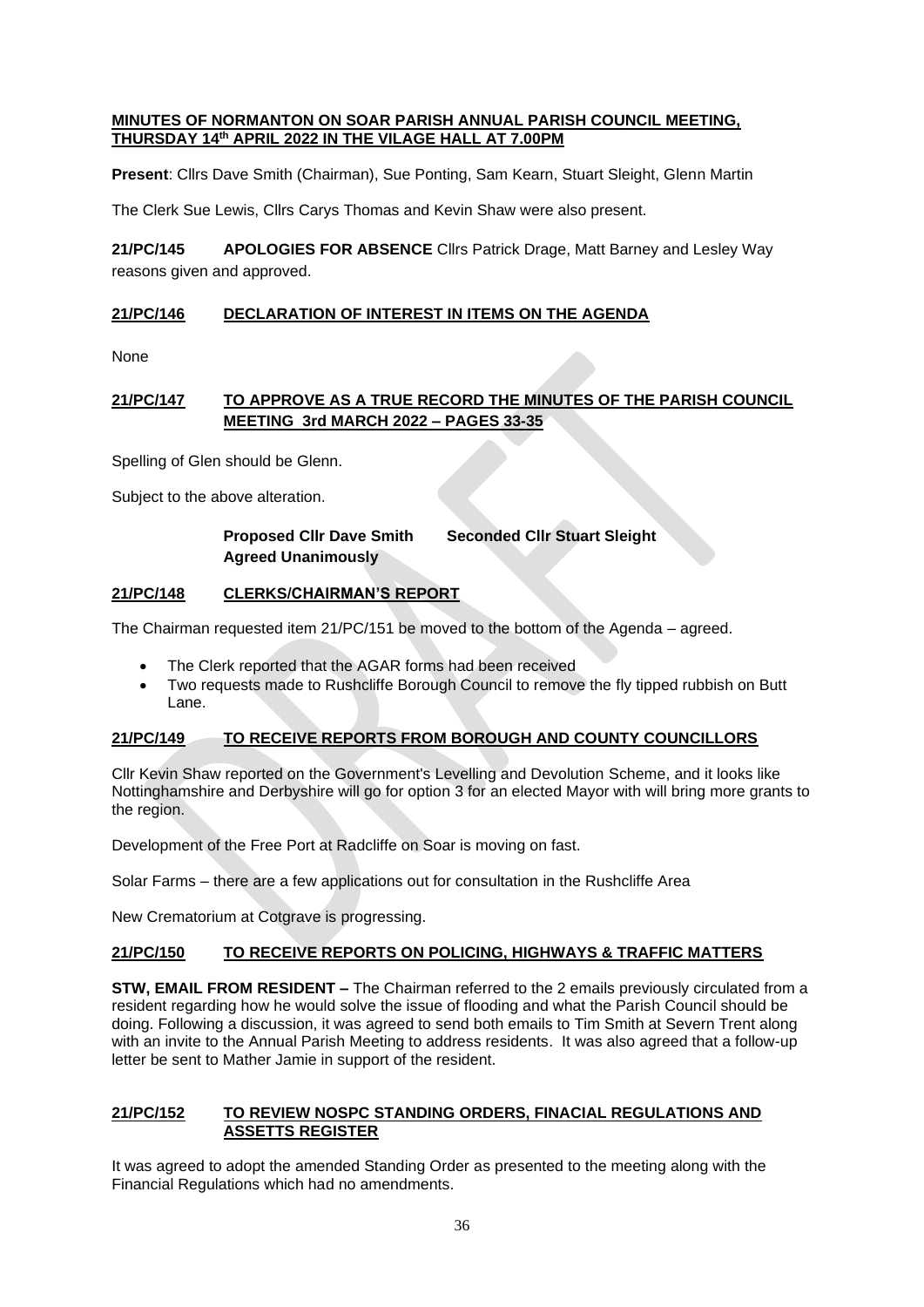## **21/PC/153 PLANNING [22/00543/FUL](https://planningon-line.rushcliffe.gov.uk/online-applications/simpleSearchResults.do?action=firstPage) 44 Main Street**

**First floor extension over existing garage to enlarge existing front dormer window**

**No Objections Agreed Unanimously**

## **[22/00566/FUL](https://planningon-line.rushcliffe.gov.uk/online-applications/applicationDetails.do?keyVal=R8ZA39NLJHJ00&activeTab=summary) 81 Main Street**

**Erection of single storey greenhouse to rear**

Object on the grounds that it is outside of the building line ie in the countryside and not in the garden**.**

## **Agreed Unanimously**

## **21/PC/154 TO RECEIVE REPORTS AND UPDATES ON:**

**FERRY – To Consider replacement of Ferry Steps –** It was agreed to get a quote for the repair of path boards that need repairing down the edging plus a couple of steps and rails. The old sign has now been cleaned up and given to Mrs Liddington and various comments were discussed on the new sign.

**JUBILEE FIELD – The** Chairman was unable to locate the previous questionnaire therefore a new one will be circulated. If it is agreed that goal posts should need to be purchased appropriate funding will be required.

**QUEENS PLATINUM JUBILEE –** The Clerk reported that she had applied for a grant from Rushcliffe Borough Council for £250 toward the Jubilee. Letters have been sent out to residents requesting donations/sponsors, leaflets and tickets have been printed. The marque will be erected on Tuesday 31<sup>st</sup> May. There are also plans for a children fun day on the Friday. Plaque still to be purchased for the Jubilee tree.

**ENVIRONMENT GROUP –** Clerk to email the Boat Club enquiring if they are doing any litter picking this year.

**VILLAGE NEWS ITEMS –** Nothing to report.

**RSVCSG – NEXT MEETING –** Clerk to attend

#### **21/PC/155 TO AGREE AND ACCEPT THE QUOTATION FOR INSTALLATION OF VILLAGE SIGN**

Two quotations had been received for the installation of the signs

Quotation A - £190 plus VAT Quotation B - £850 plus VAT

It was agreed to accept quotation A from Streetwise.

The clerk reported that NCC had been in contact and will be doing an assessment next week of where the signs are going to be erected.

#### **21/PC/156 TO CONSIDER REQUEST FROM SUTTON BONINGTON PLAYSCHEME FOR GRANT**

The Chairman referred to the email previously circulated and It was agreed to grant financial support towards the Playscheme of £85.